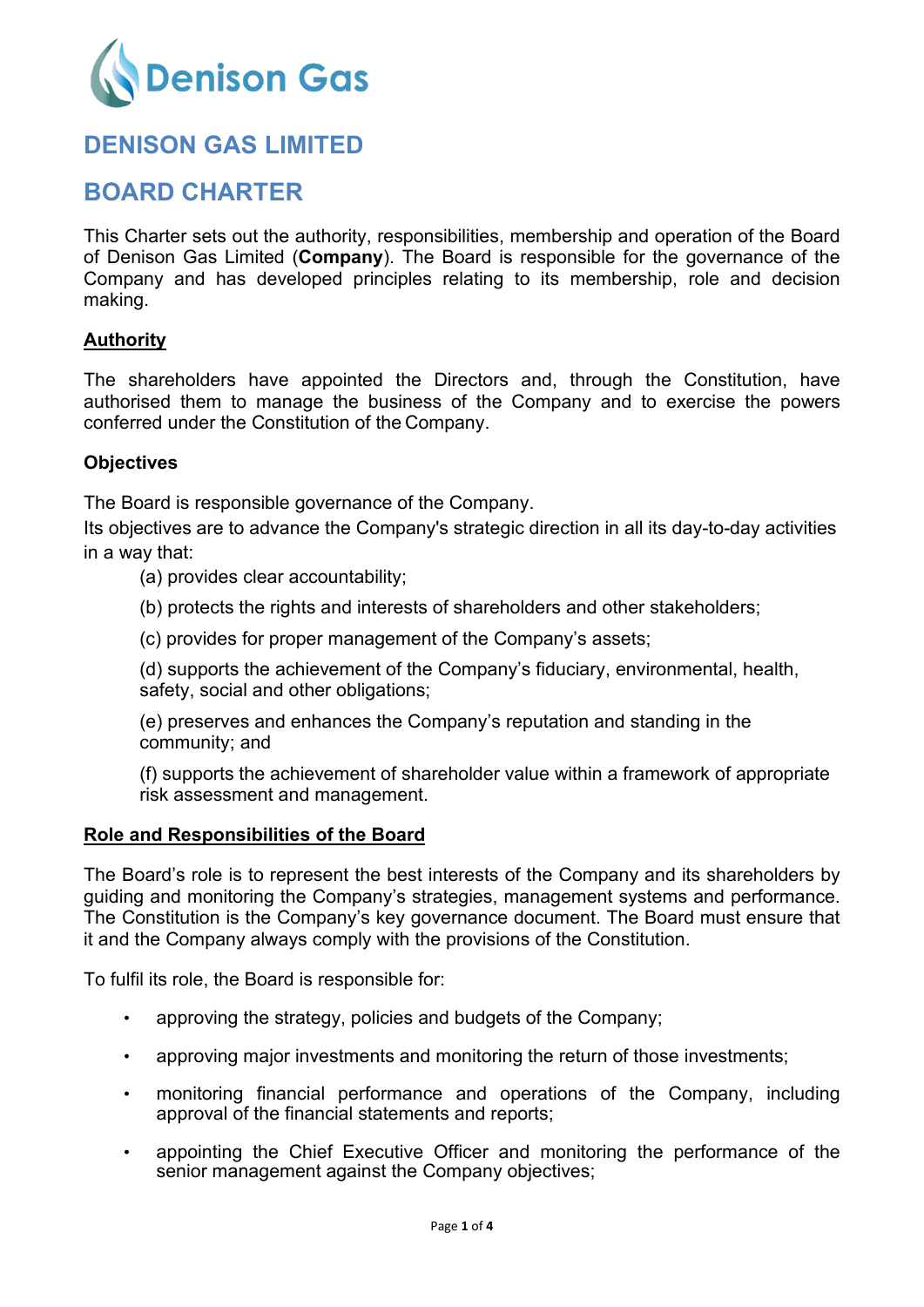- overseeing the remuneration, development and succession planning for the senior management;
- overseeing the identification of key risks of the Company and setting the appropriate risk appetite within which management will operate;
- delegating appropriate powers to executive directors and senior management to ensure the effective day to day management of the business and monitoring the exercise of those powers;
- approving the key Company-wide management systems and monitoring the effectiveness of those systems; and
- protecting and enhancing the reputation of the Company.

The Board has delegated the management and control of the day to day operation of the Company to the management team. The Board establishes goals for management and ensures that the business of the Company is managed in a manner consistent with agreed objectives. The management team must manage the Company's business in accordance with the Board approved strategy, budgets and risk appetite. Management is responsible for providing the Board with timely, accurate and clear information to enable the Board to perform its responsibilities.

#### **Role and Responsibilities of the Chairman**

The role of the Chairman is to provide leadership to the Board, including encouraging a culture of integrity, openness and debate. To discharge this role, the Chairman is responsible for:

- facilitating communication between the Board and management through the Chief Executive Officer;
- managing the conduct of the Board's function and meetings;
- overseeing regular and effective evaluations of the Board's performance;
- overseeing the induction and continuing education programs for the Board; and
- exercising such specific and express powers as delegated to the Chairman by the Board from time to time.

#### **Role and Responsibilities of the Company Secretary**

The role of the Company Secretary is to act as secretary of the Board. The Company Secretary is accountable to the Board, through the Chairman, on corporate governance matters and all matters to do with the proper functioning of the Board. All Directors have access to the Company Secretary.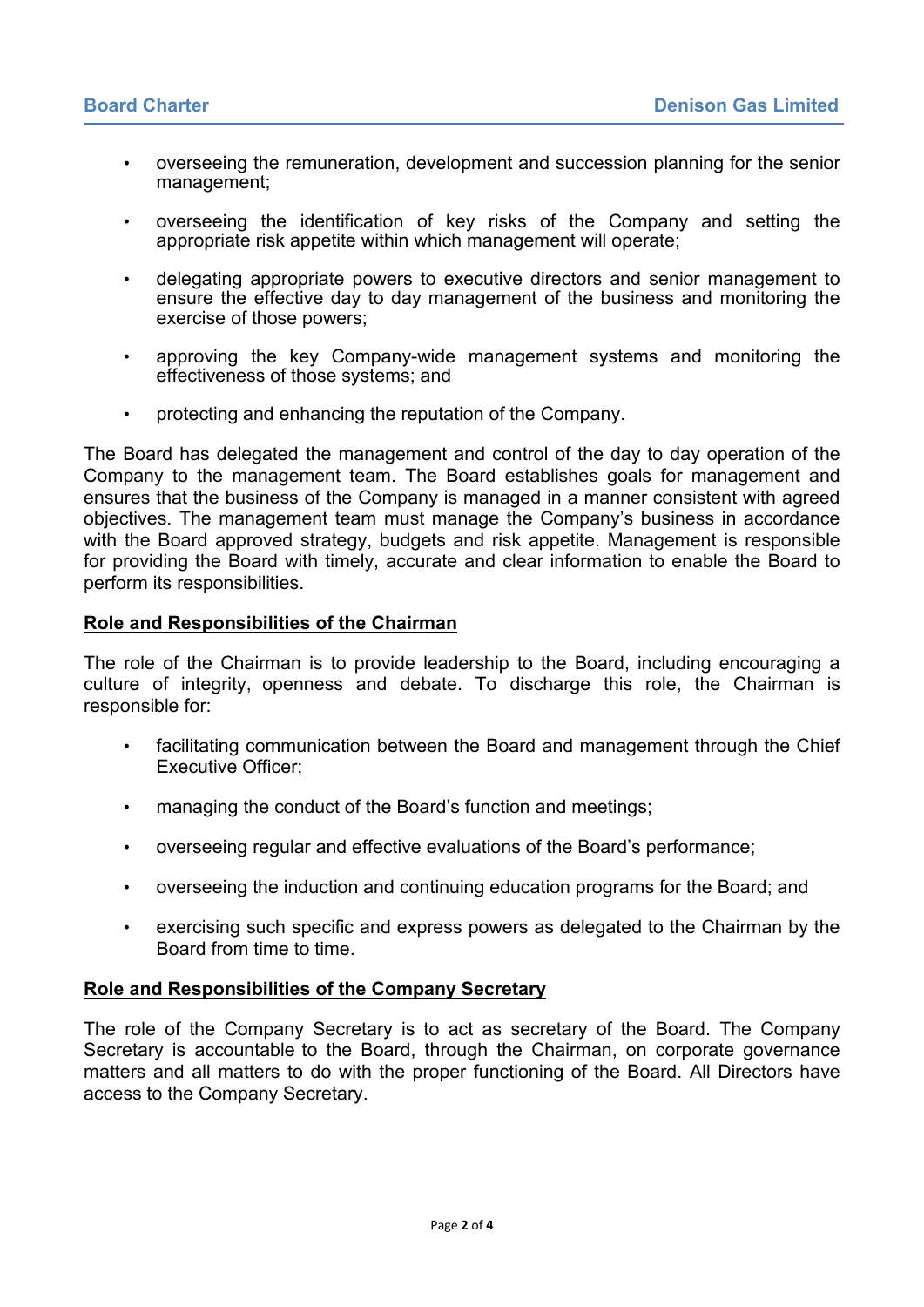### **Delegations**

The Board retains all rights and powers conferred upon it by the Constitution of Denison Gas Limited and by law which cannot be delegated. The Board may delegate their powers as they consider appropriate. However ultimate responsibility for strategy and controls rests with the Board.

Powers which are specifically reserved for the Board include the following:

- appointment and removal of the Chairman of the Board;
- appointment and removal of the Chief Executive Officer;
- appointment of Directors to fill a vacancy or as additional Directors;
- establishment of Board Committees, their membership, Charters and delegated authorities;
- approval of the Company's annual budget;
- approval of expenditure in excess of the monetary authority levels delegated to management;
- calling of meetings of shareholders;
- expansion of the Company's activities into new geographic areas involving substantial sovereign risk or new, non-core and substantive businesses;
- disclosure of information to the market;
- any changes to the authority delegated to the Chief Executive Officer by the Board; and
- any other specific matters nominated by the Board from time to time.

#### **Board Structure**

The Board determines the size and composition of the Board subject to the terms of the Company's Constitution. It is intended that the Board should comprise of between 3 and 9 persons and comprise Directors with a broad range of skills, diversity, expertise.

The Chairman of the Board should be an independent Non-executive Director and must not be a former Chief Executive Officer of the Company.

New Directors are provided with formal letters setting out the key terms and conditions of their appointment. Directors are invited to participate in induction programs and any continuing education arranged for them.

The Board shall meet as required but will usually meet at least four times each year.

The Board will also hold periodic workshops to consider matters of particular relevance and